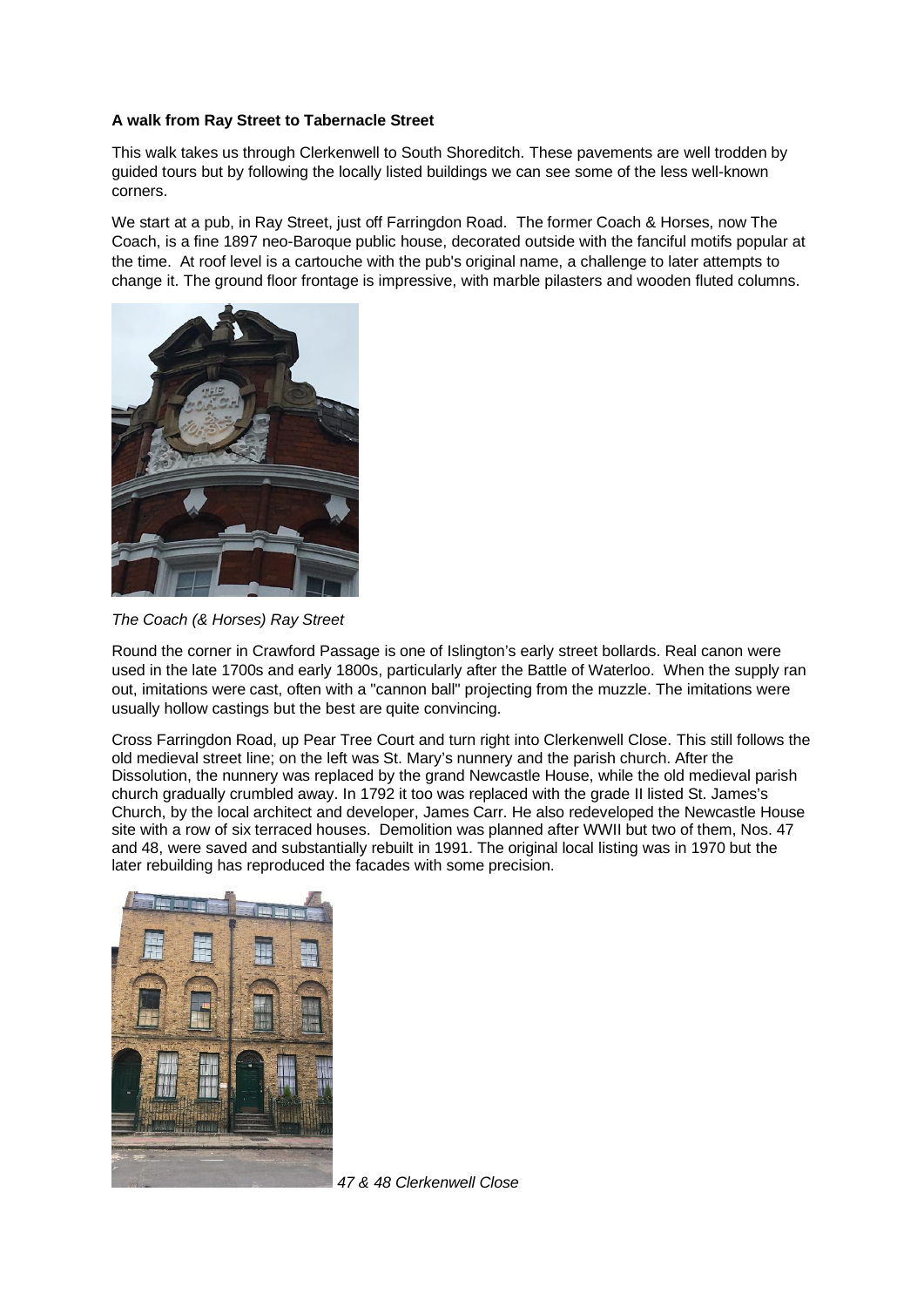Clerkenwell Close still retains much of its atmosphere, though its mix of ducal palaces and artisan workshops have long gone. The locally listed Challoner House, a heavily restored Victorian commercial building, is on the site of the mansion of that name which stood opposite Newcastle House.

Leave Clerkenwell Close with The Three Kings pub on your right, part of the medieval street pattern as it winds round St James's church. There has been a pub on this site since the mid-1700s but the current structure was built in 1871. for the east London brewer Mann, Crossman and Paulin. The architect was Robert C James. The tiled exterior was added in the 1930s and is an important survival in its own right.

Turn left into Clerkenwell Green, left into Sekforde Street and then right into Hayward's Place. The road narrows as you cross Woodbridge Street and you come to a terrace of small artisan dwellings on the right-hand side. They are dated 1834 on No. 3 but Nos. 5 and 6 were rebuilt after World War II bomb damage, which destroyed the other side of the alleyway. They were lived in by distillery workers at No. 201 St. John's Street, built in 1828 by John Blyth. There are few other examples of artisan housing of this date in Clerkenwell and they are an important survival.

When you emerge through the archway onto St. John Street, turn right towards Clerkenwell Road. Before you reach the junction turn right into Albemarle Way and a terrace of late Victorian shopfronts, of which Nos. 3, 4,5, and 8 are locally listed. They have an unusual arrangement of mullions and transoms which divide the display windows. Their brackets and facias are intact, with timber stallrisers below. In spite of adjustments over the years, the original historic shopfronts remain largely intact.

At the corner with Clerkenwell Road is No. 84, a striking and distinctive wedge-shaped building. It was built in 1879 for Edward Culver who was a gold chain maker and jeweller. The Clerkenwell Road frontage displays the name "The Printworks" and between 1894 and 1915 it may have been used for that purpose. In the 19th century Clerkenwell was the home of many thriving jewellery businesses and this building housed at least one of them. Printing was another important industry in Clerkenwell in the 19th century and this building has links with that industry too. It is a particularly distinctive Clerkenwell industrial building.

Walk eastwards along Clerkenwell Road. After it becomes Old Street turn right onto Honduras Street and you come to a former London board school, dated 1888 on the pediment facing Honduras Street. The London School Board built some 400 schools in its thirty or so years of existence between 1870 and 1904. E. R. Robson was appointed its architect in 1871 and remained there until 1884, when T. J. Baily took over. Robson established the design style which the Board was to follow, Arts & Crafts, with Queen Anne and Baroque references. This school refers back to that style, with its grand pedimented gable end on Baltic Street East and Baroque details on the separate Boys, Girls and Infants doorways on the other side of the building.

At the corner of Baltic Street East and Golden Lane is a well preserved 1870s warehouse. It has varied and original window detailing on the upper stories capped by a heavy cornice. It retains its hoist and crane bay on Baltic Street East with external machinery intact. The ground floor and access bays have been modernised but do not spoil the overall effect.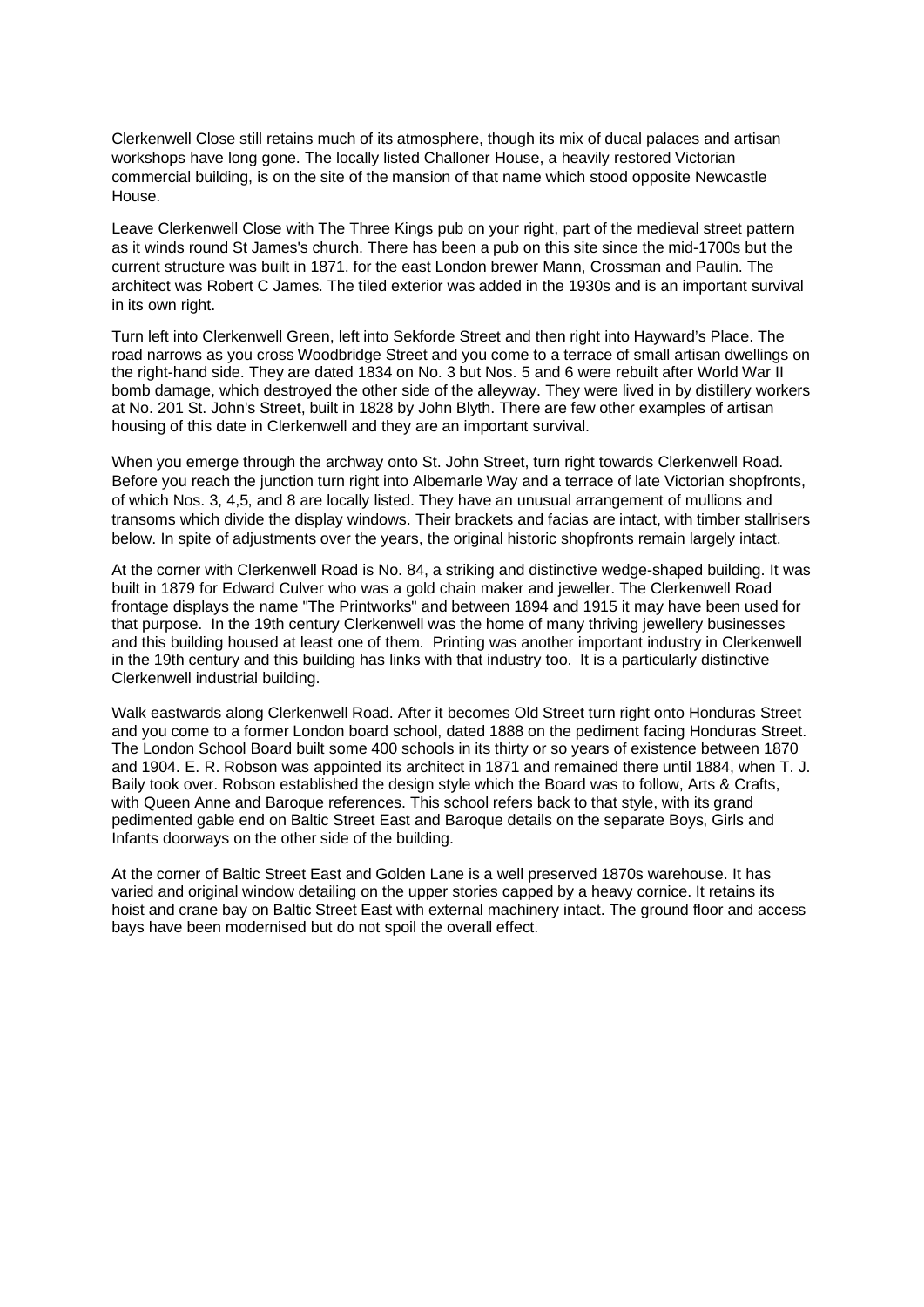

*115 Golden Lane*

Turn right onto Golden Lane, left onto Fortune Street and then into Errol Street. No. 12 is a former school, designed by W.H. Boney a north London architect who lived in Highgate and designed the former Highgate Methodist Church, now the Jackson's Lane Community Centre. The north elevation is particularly fine, with stepped first floor windows, a single gable, and date and dedication plaques. It is an important memorial to the early years of the Leysian Mission for which it was built. This was founded in 1886 by old boys of the Leys School in Cambridge. It started in Whitecross Street, then moved to No. 12 Errol Street in 1890, where it provided facilities for Sunday schools, Boys Brigades and a Girls Parlour. It quickly outgrew Errol Street and moved in 1904 to City Road. No. 12 Errol Street is now the headquarters of the Royal Statistical Society.

Round the corner in Bunhill Row we come to the Artillery Arms. There has been a pub on this site since the 1830s, but this building dates from later than that, when it was renamed the Artillery Arms in the 1850s. The name derives from the Royal Artillery Company, which is based nearby. The pub frontage retains most of its original features and is an important landmark by Bunhill Fields cemetery. These days it is a civilised, welcoming pub. But it wasn't always like that. Until the sport was banned the pub was a centre for rat baiting, in which a dog was put in a confined space with a large number of rats. The sport lay in how many rats the dog could kill and how long it took. Punters bet on the outcome. A terrier called Tiny managed two hundred in an hour on two occasions, in 1847 and 1848. The landlord had storage space behind the pub for around 6000 live rats at a time.

Walk through Bunhill Fields and cross City Road into Epworth Street and then Tabernacle Street. This was the centre of the furniture trade which dominated this part of south Shoreditch between around 1860 and 1945. Every stage of the process took place here, from woodyard to showroom, often on the same site. No. 41 Tabernacle Street is an attractive example. It has a showroom on the ground floor, with manufacturing space and storage above. It retains the architectural detail in its windows and brick work, and particularly in the showroom exterior on the ground floor.